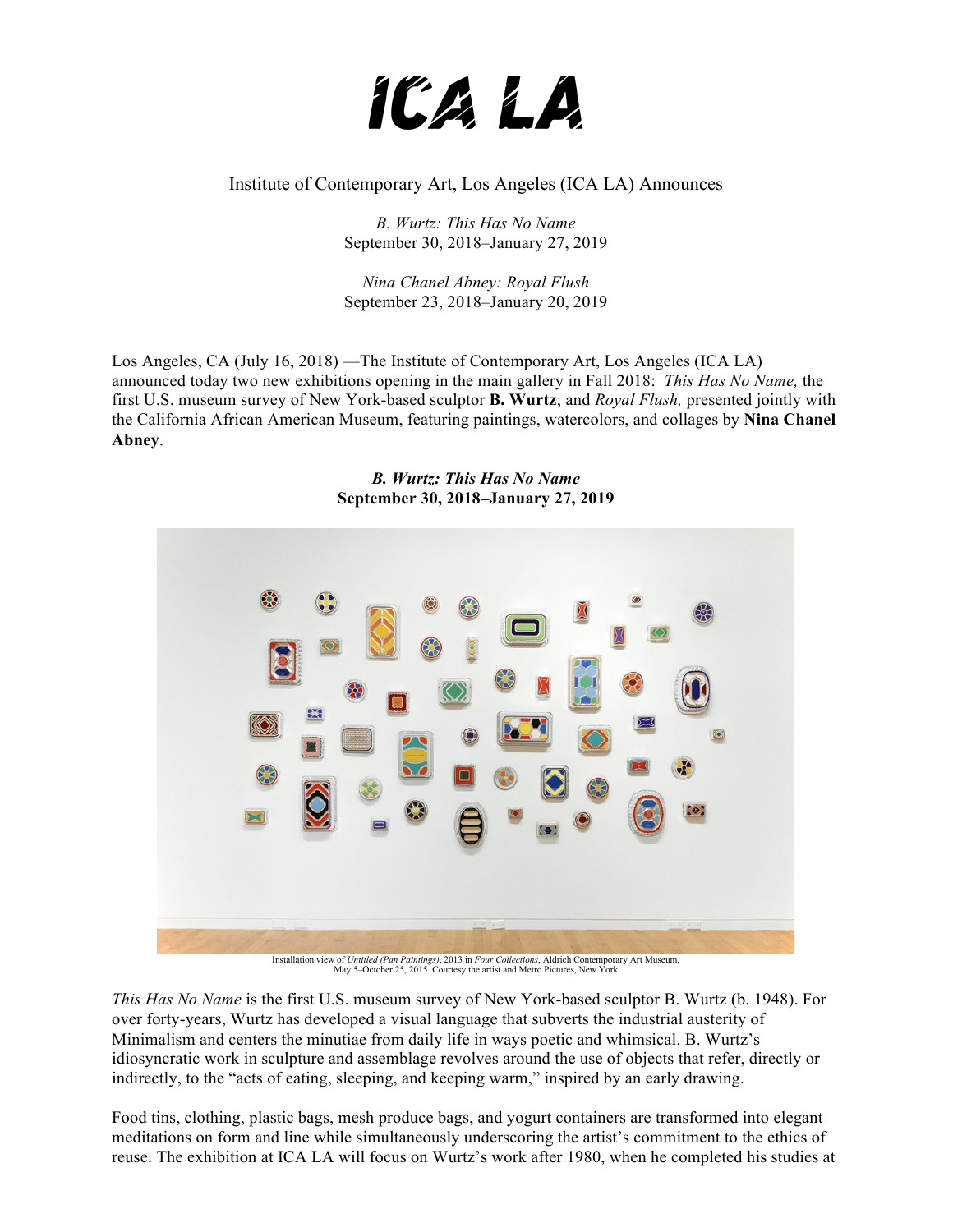CalArts, beginning with his "object portraits," a series of photographs of some materials that would later become major building blocks for his sculptures, like green plastic fruit baskets or twist-ties. These works serve as an important framework for Wurtz's later explorations, which include drawings, paintings, and sculptures made with clothing, socks, shoestrings, household items, and post-consumer packaging materials. By incorporating recognizable, everyday materials he has personally handled, Wurtz creates self-portraits through materials, and peels away some of the mystery of artistic production to establish more intimacy between artist and viewer.

B. Wurtz was born in 1948 in Pasadena, California, and lives and works in New York. He received his MFA from the California Institute of the Arts in 1980. In 2015 he was the subject of a retrospective exhibition at BALTIC Centre for Contemporary Art, Gateshead, United Kingdom, which traveled to La Casa Encendida, Madrid. He has had additional solo exhibitions at Kunstverein Freiburg; White Flag Projects, St. Louis; Gallery 400, University of Illinois at Chicago; the Aldrich Contemporary Art Museum, Ridgefield, Connecticut; and Lulu, Mexico City. His work has been included in group exhibitions at MoMA PS1, New York; Tang Museum at Skidmore College, Saratoga Springs, New York; Moderna Museet, Stockholm; Museum of Contemporary Art, Chicago; and Musée d'Art Contemporain de Lyon, among others. His first public art commission *Kitchen Trees*, organized by Public Art Fund, opens on August 7 in New York's City Hall Park.

*B. Wurtz: This Has No Name* is organized by Jamillah James, Curator, ICA LA.

*B. Wurtz: This Has No Name is made possible with generous support from the Harpo Foundation, The Henry Moore Foundation, Good Works Foundation and Laura Donnelley, and Patricia A. Quick Charitable Trust.*



*Nina Chanel Abney: Royal Flush* **September 23, 2018–January 20, 2019**

Nina Chanel Abney, Untitled (FUCK T\*E \*OP), 2014. Acrylic on canvas, 72 × 108 inches (182.88 × 274.32 cm).<br>Private Collection. Image courtesy the Nasher Museum of Art at Duke University. Photo: Peter Paul Geoffrion. © Nina

Nina Chanel Abney (b. 1982) is at the forefront of a generation of artists that is unapologetically revitalizing narrative figurative painting. As a skillful storyteller, she visually articulates the complex social dynamics of contemporary urban life. *Royal Flush*, her first solo museum exhibition, presents a ten-year survey of the artist's paintings, watercolors, and collages.

Abney's works are informed as much by mainstream news media as they are by animated cartoons, video games, hip-hop culture, celebrity websites and tabloid magazines. She draws on these sources to make paintings replete with symbols that appear to have landed on the canvas with the stream-of-consciousness immediacy of text messages, pop-up windows, a Twitter feed or the scrolling headlines of an incessant